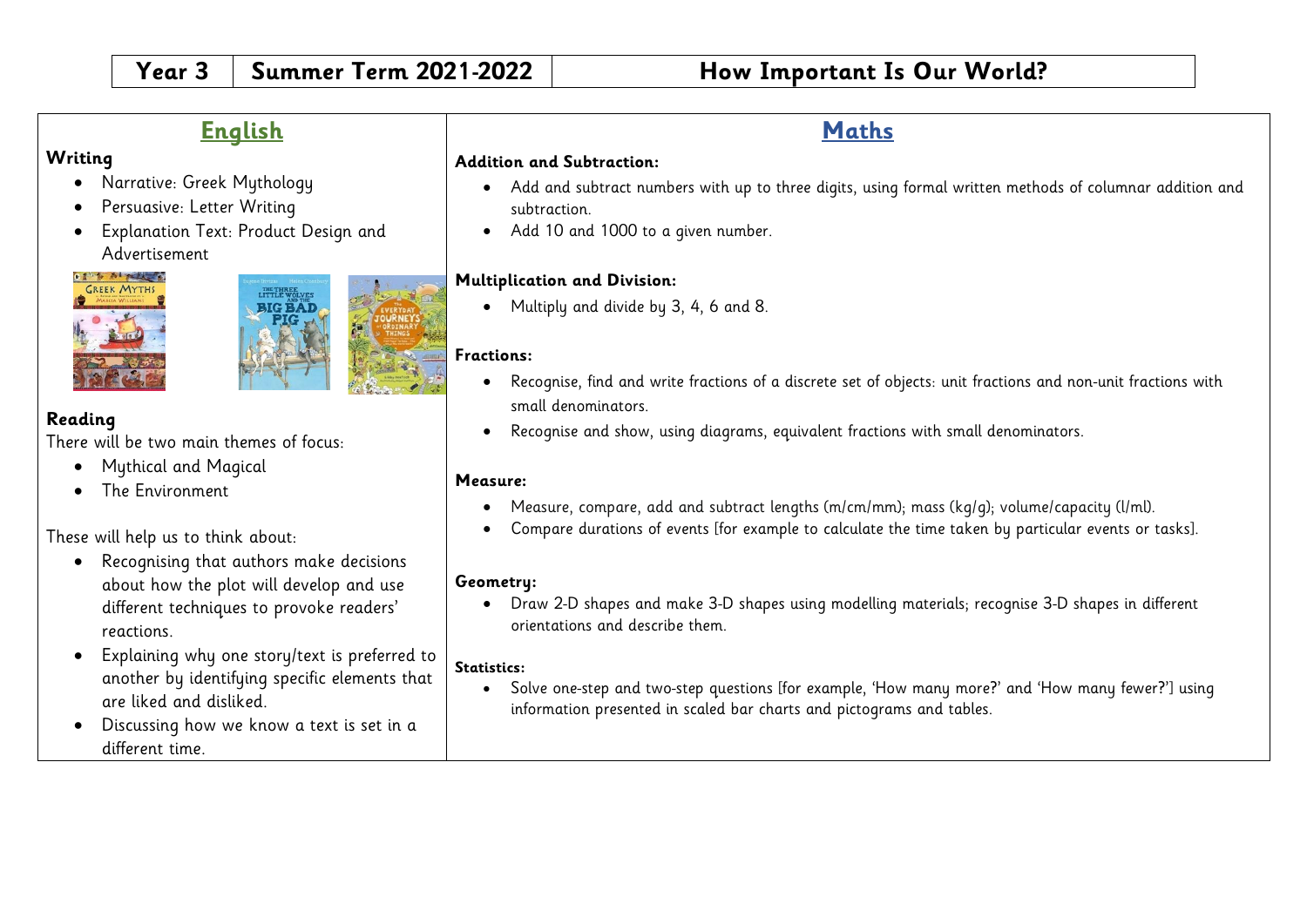|--|

| <b>Key Knowledge</b>                                                                                                                                                                                                                                                                                                                                                                                          | <b>Useful links</b>                                                                                                                                    | Vocabulary                                                                                 |
|---------------------------------------------------------------------------------------------------------------------------------------------------------------------------------------------------------------------------------------------------------------------------------------------------------------------------------------------------------------------------------------------------------------|--------------------------------------------------------------------------------------------------------------------------------------------------------|--------------------------------------------------------------------------------------------|
| <b>Science</b><br><u>Light</u><br>Light is needed in order to see things.<br>$\bullet$<br>Dark is the absence of light.<br>Light is reflected from surfaces.<br>$\bullet$<br>Light from the sun can be dangerous and there are<br>$\bullet$<br>ways to protect your eyes from sunlight.<br>Shadows are formed when the light from a light<br>source is blocked by a solid object.<br>Shadows can change size. | https://www.bbc.co.uk/bitesize/topics/zbssqk7/articles/zqdxb82<br>How a shadow is formed<br>object<br>Screen-<br>$\bullet$ light<br>shadow<br>-o light | light, shadows, mirror,<br>reflective, dark,<br>reflection, blocked,<br>shadows, surfaces. |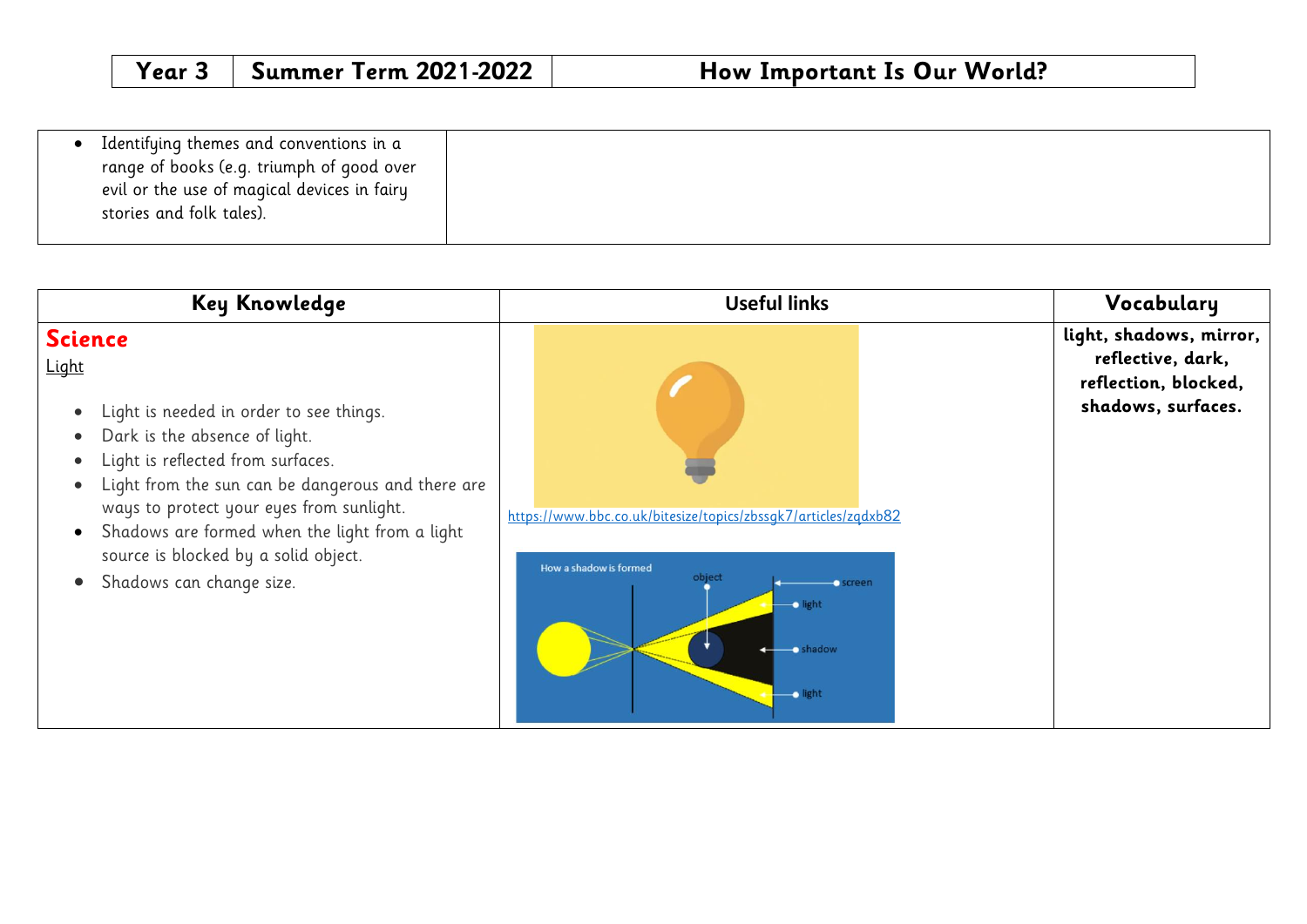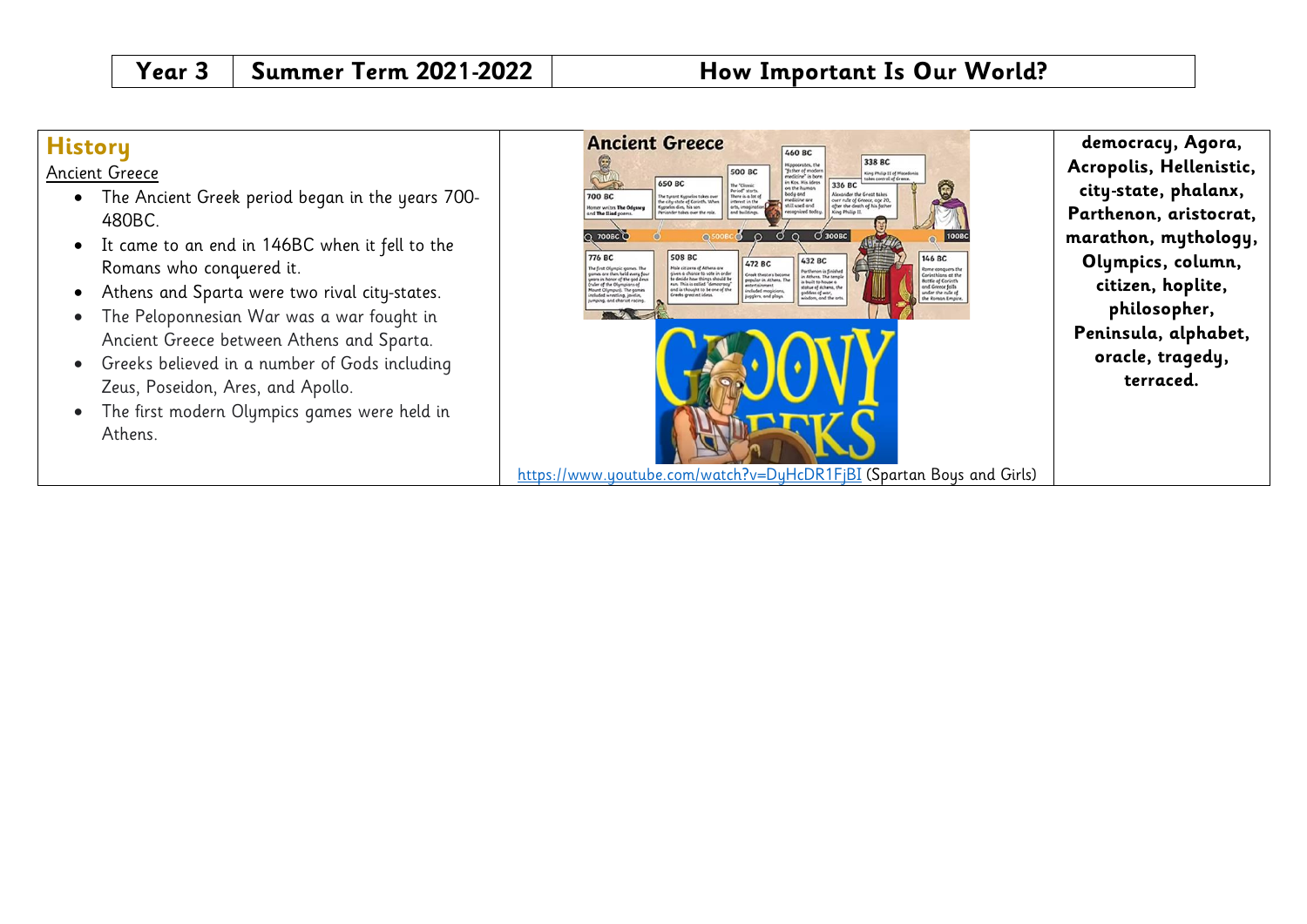# **Geography**

**Art & Design**

water.

- European countries are in the continent of Europe.
- Some European countries include Greece, France, Spain and Germany.
- Each country has its own climate zones and will classify them as one of the following of Earth's climates: tropical, dry, mild, continental, and polar.
- The water cycle is the continuous movement of water within the earth and its atmosphere.
- The stages of the water cycle are evaporation, condensation, precipitation, and surface run off.
- The equator divides the world into the Northern and Southern Hemispheres.
- The Northern Hemisphere is the half of the earth that lives north of the equator.
- The Southern Hemisphere is the half of the earth that lives south of the equator.

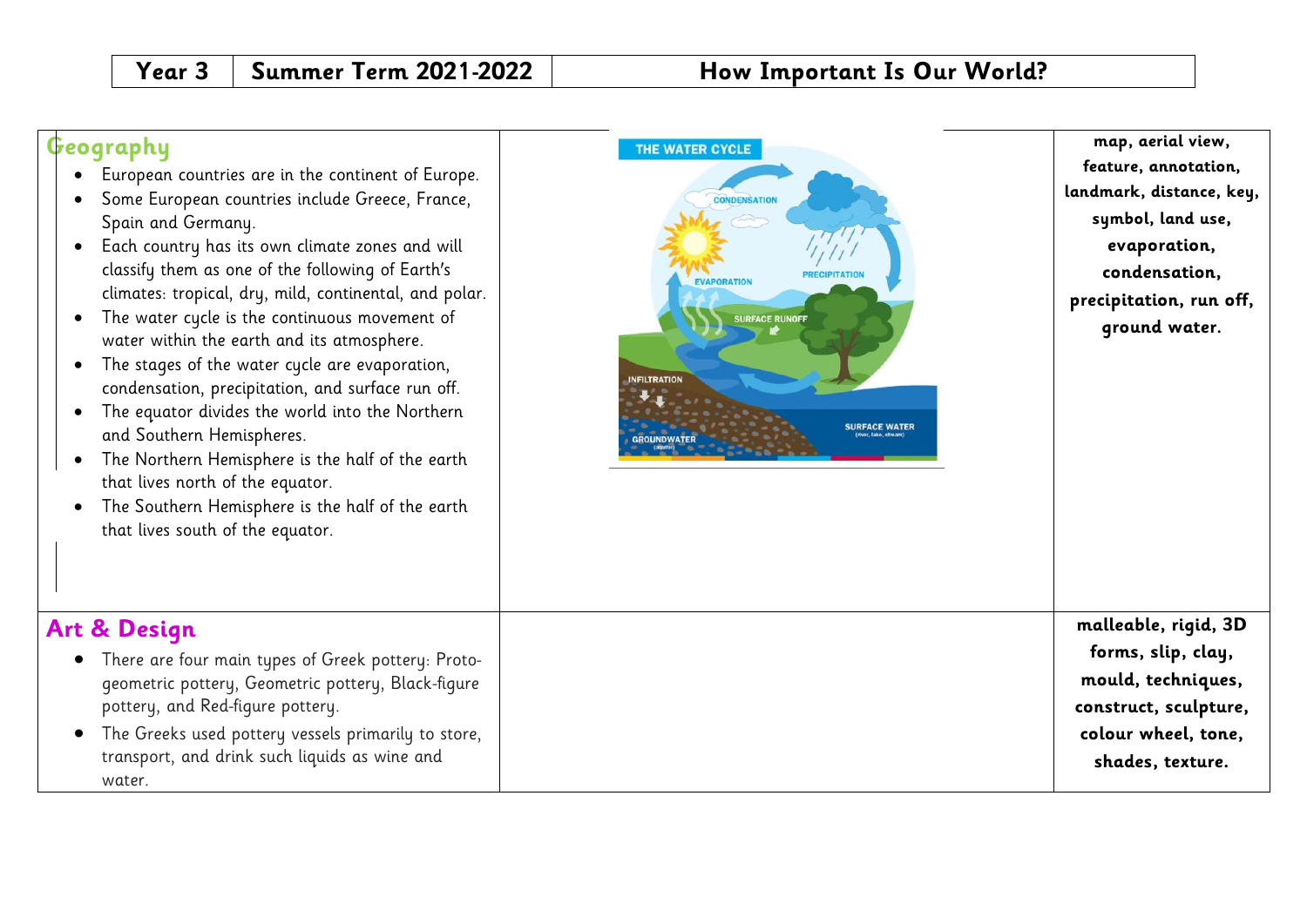- Slip can be used to join clay together, especially when adding handles.
- Black-figure pottery, and Red-figure pottery were the most popular techniques used by Greeks.
- Greek pottery was representative of the cultures and times.
- Paint can be mixed together to create different colours.
- Mosaic was used in Ancient Greece as decorations for churches, walls, and flooring. Some of them depicted different Myths, Legends, and Gods.

# **Design Technology**

- Cutting, grating, and peeling are different techniques that can be used to prepare foods such as apples, cheese, and carrots.
- Scales are used to measure and weigh ingredients when cooking or baking.
- The Greek climate allows them to grow a variety of fresh fruit and vegetables, including olives to make oil.
- Different foods with engage different taste buds, for example: sweet, salty, savoury, bitter, sour.



<https://www.historyforkids.net/ancient-greek-vase-painting.html>



[https://www.youtube.com/watch?v=HY\\_ygiwVlCM](https://www.youtube.com/watch?v=HY_ygiwVlCM)

**bridge technique, claw technique, peeling, grating.**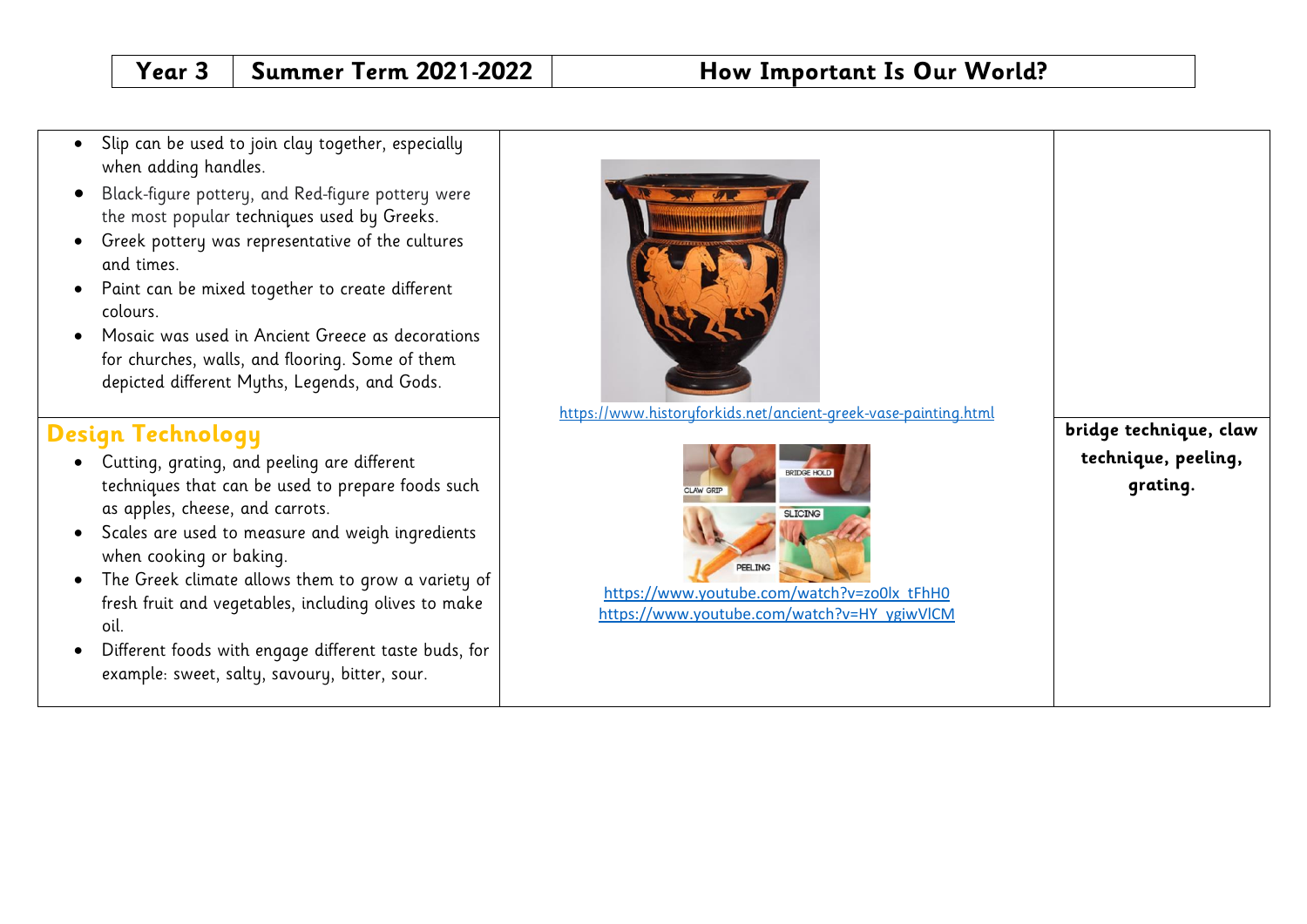| <b>Music</b><br><u>How Does Music Help Us to Get to Know Our</u><br>Community?<br>The songs we look at this term are based around<br>'Community' and will allow the children to explore:<br>4/4 Time signature (four crotchet beats in every<br>bar)<br>The notes G, A and B or G, A, B, C and D.<br>Copying and repletion of melodic phrases on a<br>pitched instrument.<br>Playing using simple traditional notation.<br>Timbre which means the different sounds an<br>instrument makes.<br>Dynamics which mean how quietly or loudly an<br>instrument can be played. | <b>Note Naming Acronyms</b><br>Every Good Boy Does Fine!<br>FACE fills the Space!"<br>G<br>Good Burritos Don't Fall Aparti<br>Eat<br>Grass<br>Cows | Time signature, treble<br>clef, four bars, six<br>bars, scale, minims,<br>crochets, quavers,<br>dynamics, melody,<br>ostinato, pop, piano,<br>forte, timbre,<br>dynamics. |
|-------------------------------------------------------------------------------------------------------------------------------------------------------------------------------------------------------------------------------------------------------------------------------------------------------------------------------------------------------------------------------------------------------------------------------------------------------------------------------------------------------------------------------------------------------------------------|----------------------------------------------------------------------------------------------------------------------------------------------------|---------------------------------------------------------------------------------------------------------------------------------------------------------------------------|
| Computing<br>Coding<br>You use code to tell a computer what to do.<br>Before you write code, you need an algorithm.<br>An algorithm is a list of rules to follow in order to<br>solve a problem.<br>Algorithms need to have their steps in the right<br>order.<br>If there is a problem with the algorithm, the<br>program will not run correctly.                                                                                                                                                                                                                      | Scan the QR code below to access BBC Bitesize:                                                                                                     | Code, algorithm,<br>instructions,<br>programming, detect,<br>errors, program,<br>debug.                                                                                   |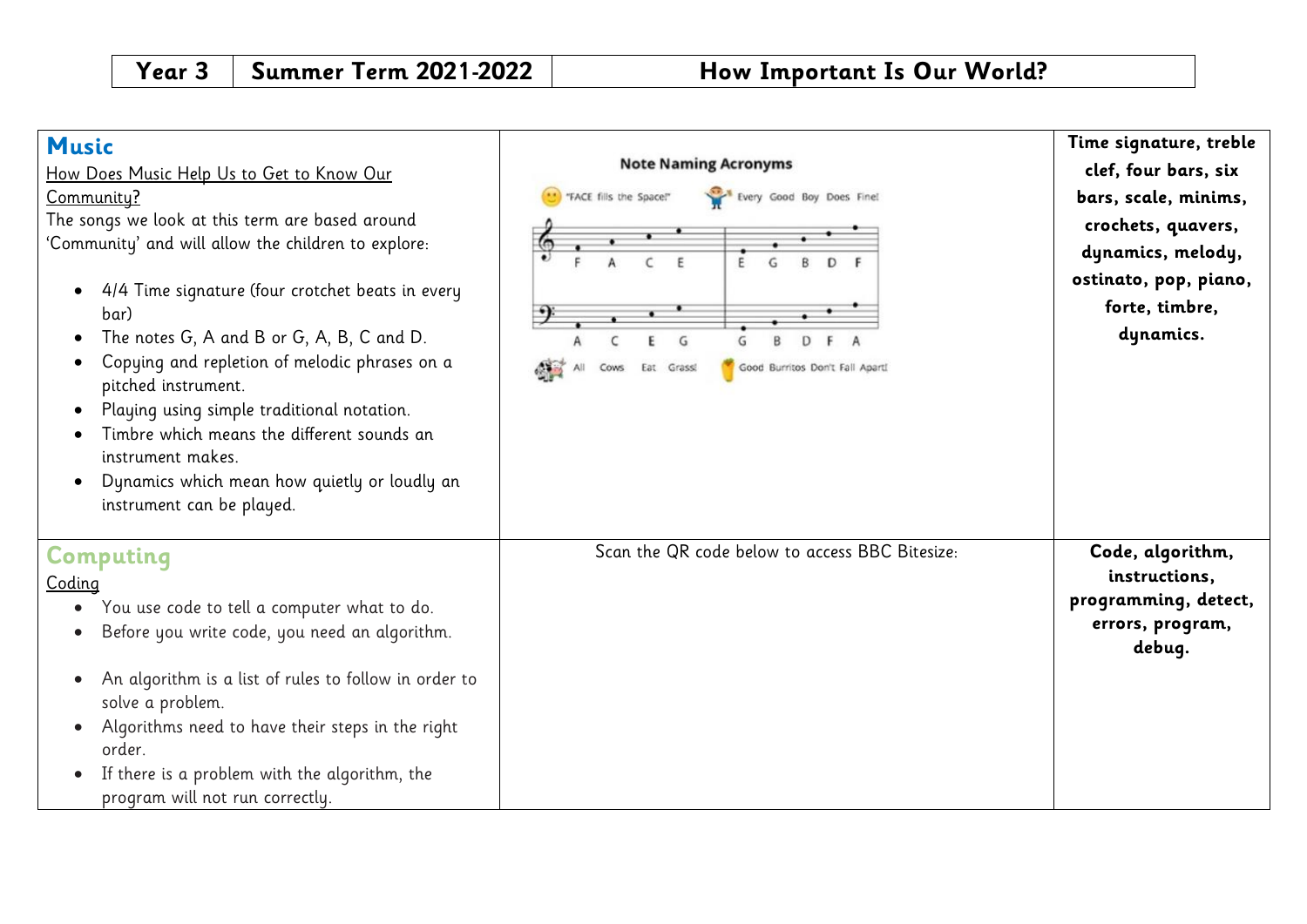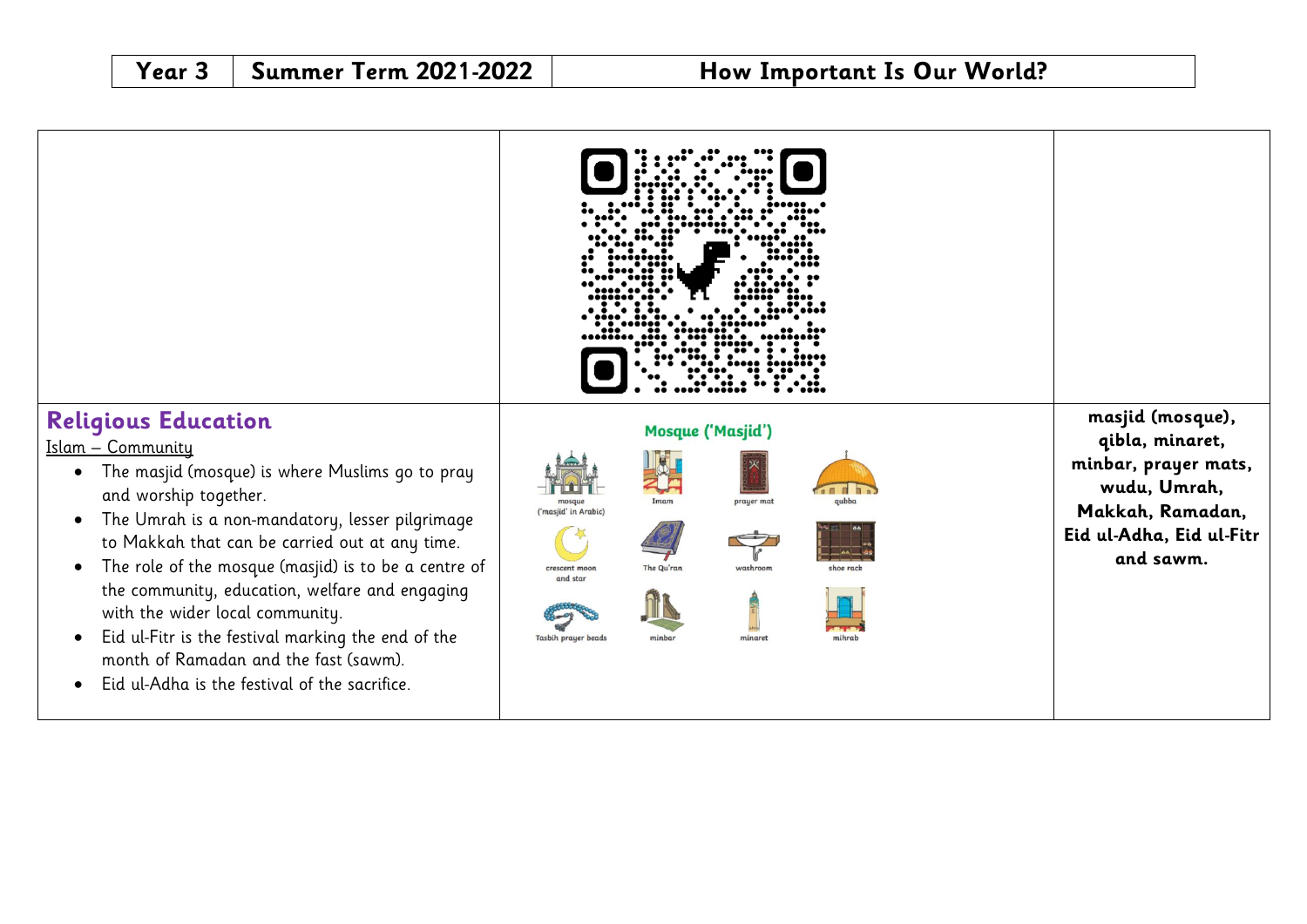| <b>Physical Education</b><br>Athletics<br>• Being able to throw safely using the correct<br>technique, without endangering people around me.<br>Working as a team to complete a relay race.<br>Using my knowledge of pace to allow me to run<br>further for longer.<br>Using my knowledge of pace to allow me to run as<br>$\bullet$<br>fast as I can in a shorter race. | <b>Helping Athletes with Running</b><br><b>Keep</b><br><b>Keep</b><br>Judge<br>shoulders<br>posture<br>your pace<br>relaxed<br>upright<br>carefully<br>Land<br>id-foot witl<br>a down and<br>back action                                                            | aim, athletics, throw,<br>accuracy, power,<br>safety, relay, baton,<br>distance, pace,<br>endurance, stamina.                                  |
|--------------------------------------------------------------------------------------------------------------------------------------------------------------------------------------------------------------------------------------------------------------------------------------------------------------------------------------------------------------------------|---------------------------------------------------------------------------------------------------------------------------------------------------------------------------------------------------------------------------------------------------------------------|------------------------------------------------------------------------------------------------------------------------------------------------|
| <b>Personal and Social, Health Education</b><br>(PSHE)<br>Our World<br>Reduce means to make the size or quantity of<br>$\bullet$<br>something smaller.<br>Re-use means to use more than once.<br>Recycle means to convert waste into reusable<br>materials or to use again.<br>Environment is the surroundings in which a person,<br>animal, or plant lives.             | Here are some resources you may wish to access:<br>https://www.1decision.co.uk/resources/kids-zone<br>Ask me a question!<br>What does the phrase 'reduce, re-use, rec,<br>mean?<br>How can we save water?<br>How can we reduce the amount of electricity we<br>use? | reduce, re-use, recycle,<br>environment, carbon<br>footprint, carbon<br>dioxide, changes,<br>reusable, planet,<br>environmentally<br>friendly. |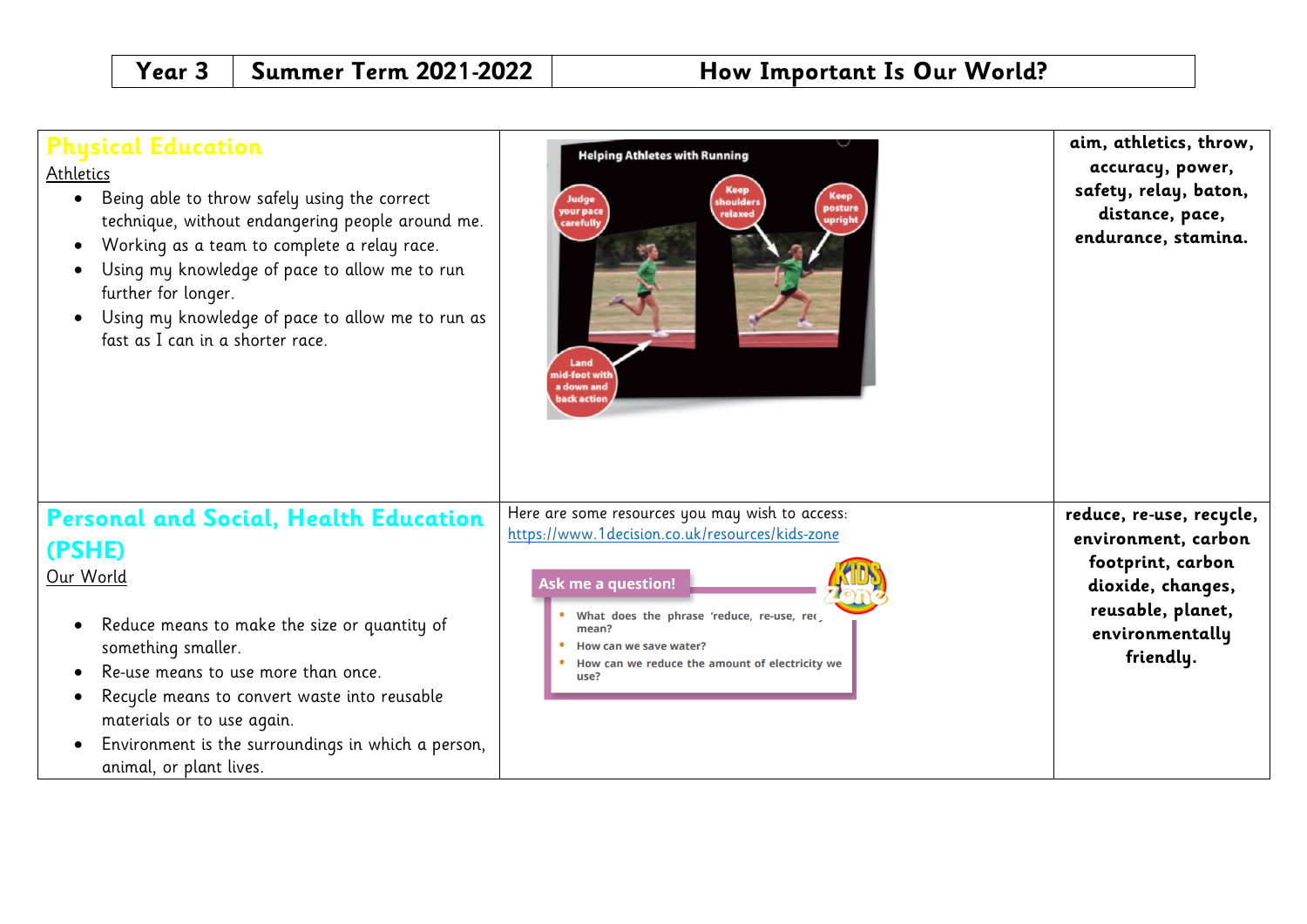- A carbon footprint is the amount of carbon dioxide we produce.
- Carbon dioxide is a gas released into the environment when we carry out certain activities, such as driving or using electricity.
- Global warming is a change in the planet which can cause it to become warmer than usual.

# [https://www.youtube.com/watch?v=OasbYWF4\\_S8](https://www.youtube.com/watch?v=OasbYWF4_S8) $\ddot{\tau}$